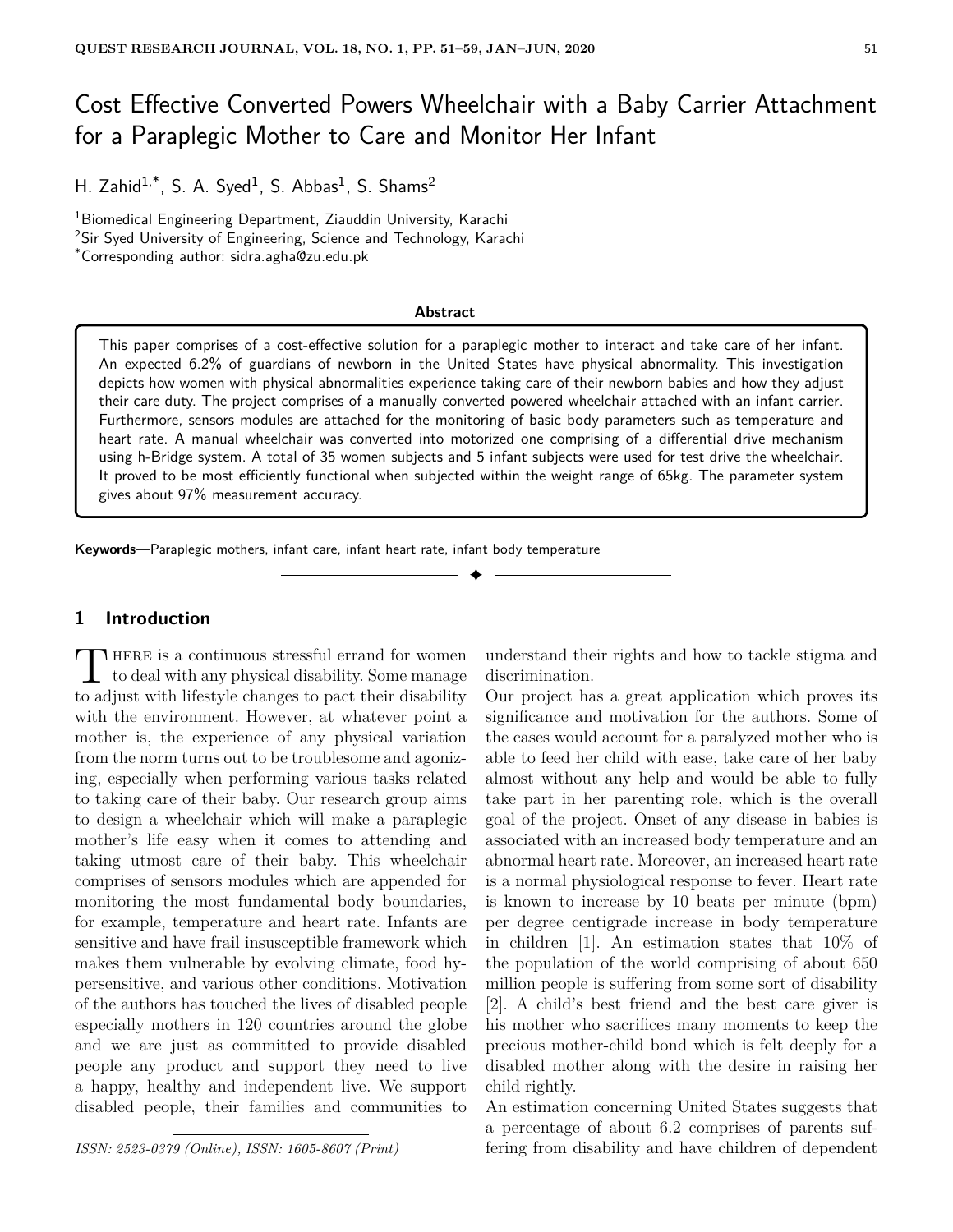age [3]. Impairments to the lower extremities due to the malfunction of motor or sensory system is a condition known as paraplegia. Spinal cord injuries, cerebral palsy, etc. can be the main causes of such conditions [4]. A child's mother with such conditions springs out challenges of every kind which comes along with psychological stress causing frustrations and deep helplessness to the physical barriers due to adaptive materials, limited aids and locomotion limiting their involvement in bonding and raising a child with the best possible opportunities [5].

So far, women with physical disabilities are greatly considered unfit to have and raise a child with full potential. Wheelchair is a great tool to assist such women with paraplegia and in the past, attempts were made with motorized wheelchairs in helping out such mothers to gain their full potential in order to raise and interact with their children just as a normal mother would. One such attempt was made in 2004 by Centre of Assistive Technology [6] in which a motorized chair user asked them to modify her chair and add on a baby carrier. The designed included the attachment of a baby bike seat interfaced with mounting attachments to the frame. The final product had a 20° tilting feature, able to spin 360 degrees, lightweight, and could easily be detached from the wheelchair.

In another work [7], engineers attempted to help out women with quadriplegic disease. The device consisted of a car seat attached to the motorized chair facing the mother, welded with aluminum frame giving multiple degree of freedom. These assistive seating were further explored in 2016 [8]. These designs did not only help paraplegic mothers, but also assist in the safety of a disabled neonate [9]. It is very important for a paraplegic mother to be relaxed and be contended mentally so that her physical health may also remain well which is significant in taking care of a child [10].

All of these attempts however were only concerned with the baby carrier attached to already motorized wheelchairs and gaining access to such wheelchairs is not always affordable for people living in the third world countries. To the best of our knowledge, no attempts have been made previously in introducing body parameters to monitor the health of a child in case there is no one around to help a disabled mother. In this paper, we propose a wheelchair prototype designed to limit the expenses of development, to initially test the design concepts, and to test the practical usability of the product which ultimately turned out to be a success. This research proposes an effective and affordable way for a paraplegic mother to care and interact with her infant in conditions where she may or may not have any other assistance. In comparison to the development of this design, our prototype has some differences than the previous works which only had attachments of baby seat in motor-propelled wheelchairs. In order to make our proposed design lowcost, we have assembled a manual wheelchair in such a way that it achieves the task of being a motor propelled wheelchair to add on features of the expensive power wheelchairs available in Pakistan. Furthermore, our wheelchair is also equipped with additional features of temperature and heart rate measurements which may help both a child and the mother in monitoring any health condition. Another feature of the project is its local availability of parts and components which will reduce the time of repair, purchase, etc.

## **2 Methodology**

This section describes our proposed methodology in detail.

## **2.1 The Wheelchair**

About 10% of the absolute world incapacitate populace use wheelchair [11]. With the electric-powered wheelchair being the basic piece of the venture, our task was not simply based over force wheel seat structure, but rather using an approach to change a manual wheel seat into an electric one. A legitimate mechanical coherence was required for the fitting of engine with no error bracket which would later on hinder with the portability and strength tolerance of the seat. After that, the procedure of interfacing and controlling began which would drive the seat with the assistance of traditional joystick.

## **2.2 Basic Design of the Wheelchair**

The augmentation connected to the wheelchair was first planned over "Solid Works" alongside all the estimations and subtleties required for help and dependability as appeared in Figure 2. The model planned was on the rendition of 2013 with a 3D model that demonstrates all the auxiliary highlights of the structure expansion like constant view. At first, separate parts files were created for every joint, support and screw that would be needed for the attachments. Then each file was assembled in an assembly file with proper matching of each part to one another and finally to the wheelchair. The file was saved as a para solid file extension in order to import it and simulate it in Ansys R14.5 software which is used for different structural static analysis of the model designed.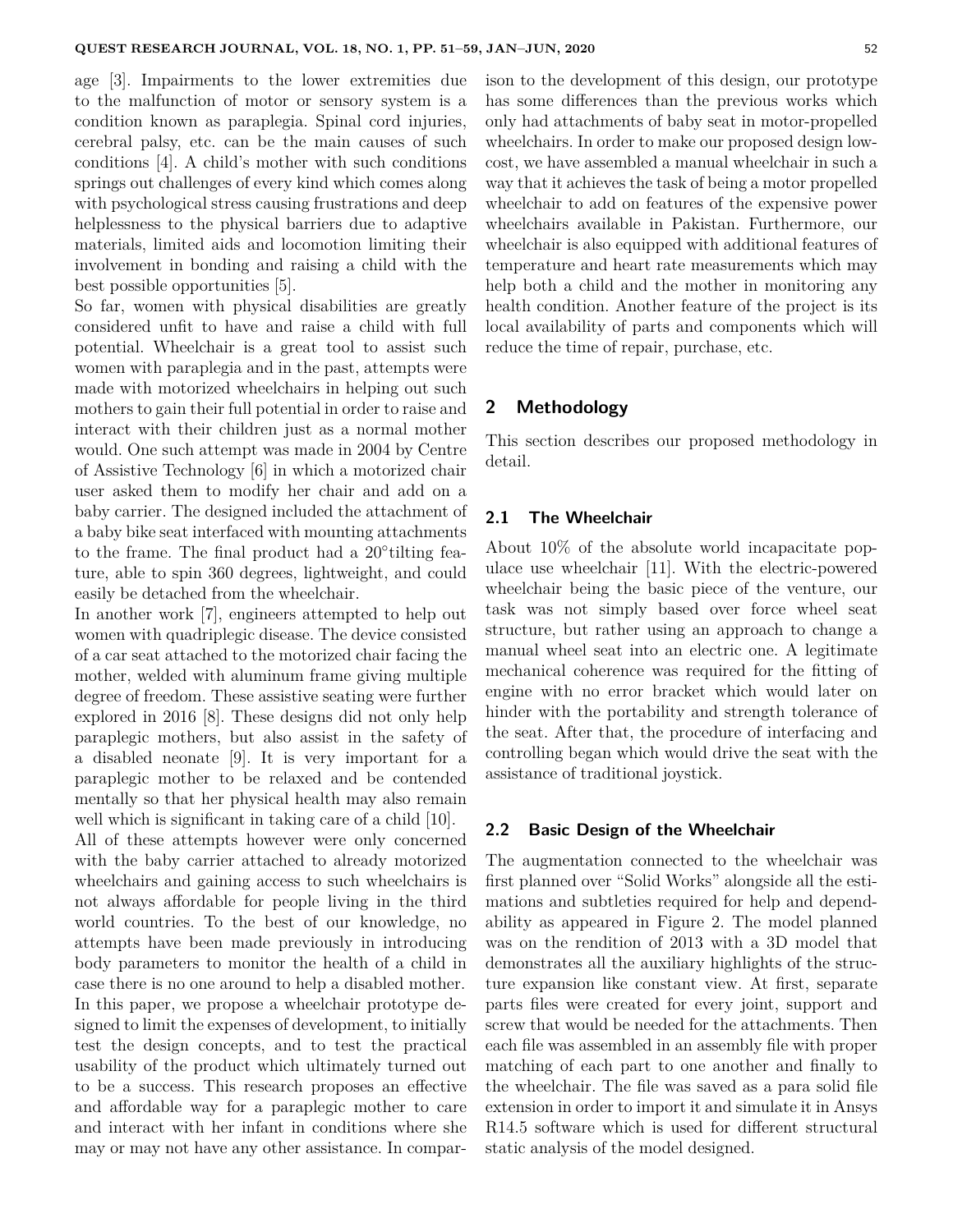

Fig. 1: Solid works model for the carrier attachment



Fig. 2: Block diagram of the implementation

#### **2.3 Structural Integrity of the Wheelchair**

Using Ansys R14.5, the model design was tested for carrier attachment extension by applying force load of different values which verified the reliability of support and stability over three structural statics.

- Total Deformation
- Equivalent Stress
- Equivalent Strain

A normal baby at birth weighs about 5 to 8 pounds (13 ounces) [12] which is equivalent to test out maximum amount of force before which the extension tends to deform or break. We tested the simulation to the load forces of 10N, 20N, 30N, 40N and 50N. For each force, three parameters were analyzed. From Figure 2, it can clearly be seen that the first step was to accomplish all the aspects of mechanical design and fitting the components to the manual wheelchair. The stage of interfacing and control was divided in two phases. In phase one, the collection of an input signal was required. In our design, this signal was from a conventional joystick with the commands of direction to drive. The second step of the phase one was signal conditioning and error checking with the help of control computer and software. To convert signal-level power to motor-level



Fig. 3: Flowchart of the modules

power, an amplifier was used to implement a motor controller. Furthermore, the other electronic interface with the micro-controller was used to send signals to the motor. The second phase was construction of sensor modules for temperature and heart rate and interfacing them with the baby cot attachment. For the sensors, analogue signals were taken from the infant body and monitored by displaying them over the LCD. At first, separate parts files were created for every joint, every support and every screw that was needed for the attachments. After which, each file was assembled in an assembly file with proper matching of each part to each other and to the wheelchair. The file is saved as a Para solid file extension in order to import and simulate it in the Ansys R14.5 software which is used for the structural static analysis of the designed model.

## **2.4 The Design Process**

The flowchart in Figure 3 shows the general procedure of advancement, testing and assessment. We started by taking simple signs from the heart rate and temperature sensor from the body. These signals were then given to a miniaturized scale controller to convert them into computerized coherent advanced yields appearing over LCD shown through programming and computational work. After the precision trials, two conditions confirmed that the testing from the outset were not desirable reanalyzing the investigation of the signals and programming. When the desirable outcome were achieved, these modules were then connected with the bunk and investigated with testing again for the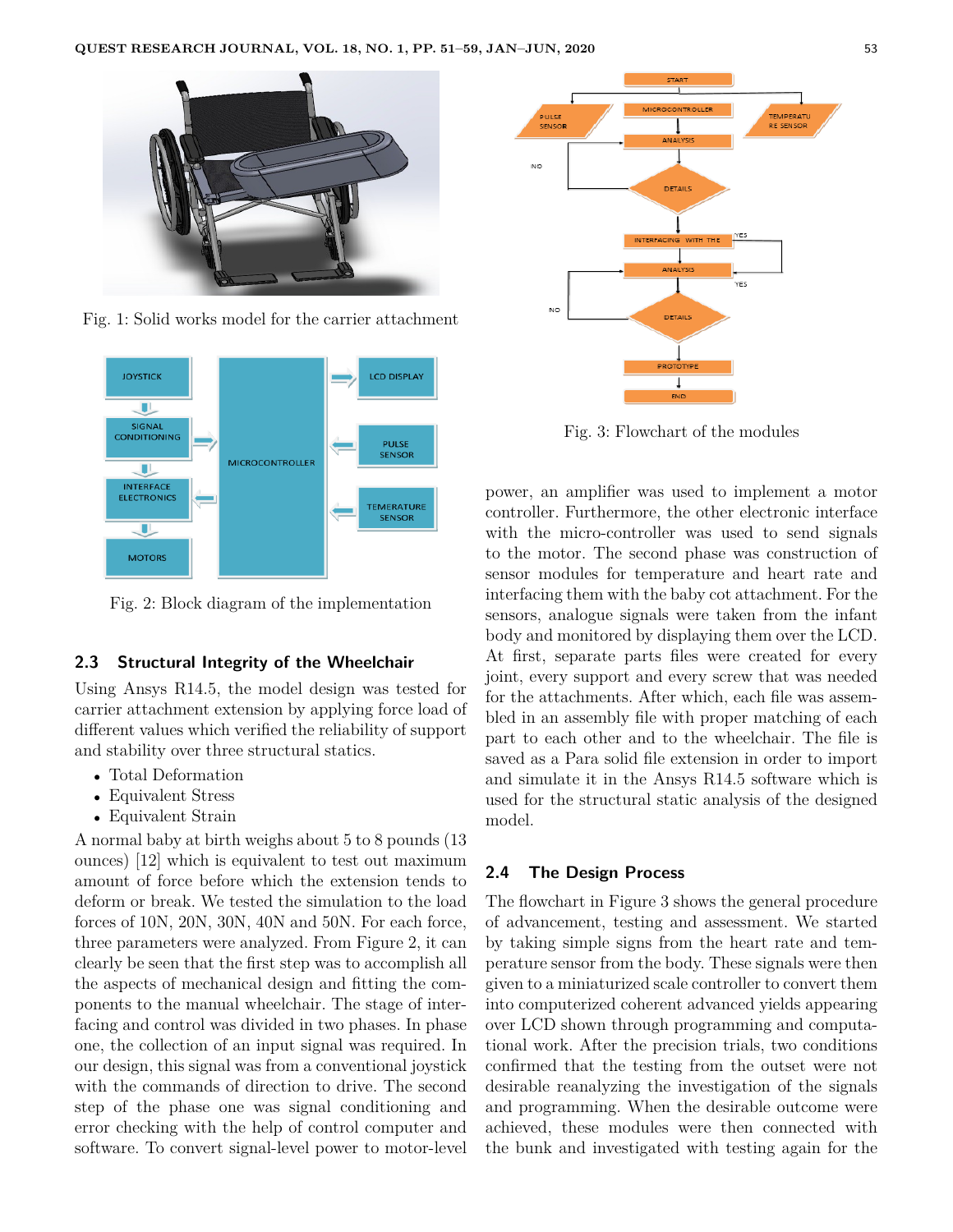

Fig. 4: Manual wheelchair with motor assemble

desirable outcomes. Toward the end, we had achieved a satisfactory level of accuracy from them.

### **2.5 Arduino UNO Atmega328P**

Atmega328P IC has 28 sticks, out of which, 20 pins work as I/O ports. This implies that they can work as a contribution to the circuit or as yield. Regardless of whether they are information or yield, they are set in the product. 14 of the pins are advanced pins, of which 6 has the capacity to give PWM yield. 6 of the pins are for simple input/output. Two of the pins are for the precious stone oscillator. This is to give a clock heartbeat to the Atmega chip. The chip needs control, so 2 of the pins, VCC and GND, provide it the control with the goal that it can work. The Atmega328P is a low-control chip requiring 1.8-5.5V of energy to work. The Atmega328P chip has a built-in simple Analog to Digital Converter (ADC). After the signals are attained from the controller, they are then sent to the electronic circuitry made to send signals for the rotation of motors for driving the chair.

#### **2.6 Mechanical Assembly of the Wheelchair**

A manual wheelchair shown in Figure 4 was assembled with additional components like d.c motors (Maxon DC Motor 44.060.000-00.15-073), chains, chain sockets, mechanical pulley, etc. The manual wheelchair was purchased keeping in mind the weight, size and ease in mobility for the mother with limb ailment who is focused to be the rider of the chair. Therefore, an adequate space availability below and in between the tires of the chair is ensured during the assembly of motors, circuitry and battery.

After the assembly, which was to convert manual wheelchair into a powered one, designing of attachment of an extension frame to the wheelchair was the next focus. The frame would hold and support a baby



Fig. 5: Converted wheelchair along with the cot

carrier for providing ease to mother who can carry her child in it wherever she desires. The weight limit for the babies' cot is 50 lbs keeping in mind that the newborn's weight may vary from 21.1 lbs to 23.4 lbs. It is also necessary to bear in mind that the attached cot fulfils all the safety requirements for the baby as well as for the mother. The cot must be lightweight and comfortable enough to be attached with the wheelchair easily. Comfort and ease are the core and primary factors which are considered for this design. The final design in Figure 5 shows the structure and the height of the baby carrier according to the person seated in the wheelchair.

## **2.7 Speed Control System of the Wheelchair**

The prototype was constructed by converting manual wheelchair into a motor propelled wheelchair in which DC motors proved to be useful machinery as a means to drive the wheels [10]. For this wheelchair model, Maxon DC Motor 44.060.000-00.15-073 was used. Controlling these motors for the drive was based on differential mechanism. The differential mechanism is basically designed for pair wheel drive allowing variable speed rotations which takes two wheels into account for the drive and hence controls the motion of the application it is being used for [9]. Therefore, for this research, the controls on the motion and speed of the wheelchair was done via micro-controllers.

For the navigation system in the wheelchair model, Arduino UNO module is used along with an H-bridge motor driving circuit which controls the speed. The schematic diagram (Figure 6) shows the driving circuit for the wheelchair which consists of a micro-controller, a joystick and 4-rey module controlled by a joystick conditioning. In this wheelchair, the joy stick used was a bi-axial XY joystick of module KY-023 which has an edge to be easily interfaced with Arduino board. This joystick module produces an output of around 2.5V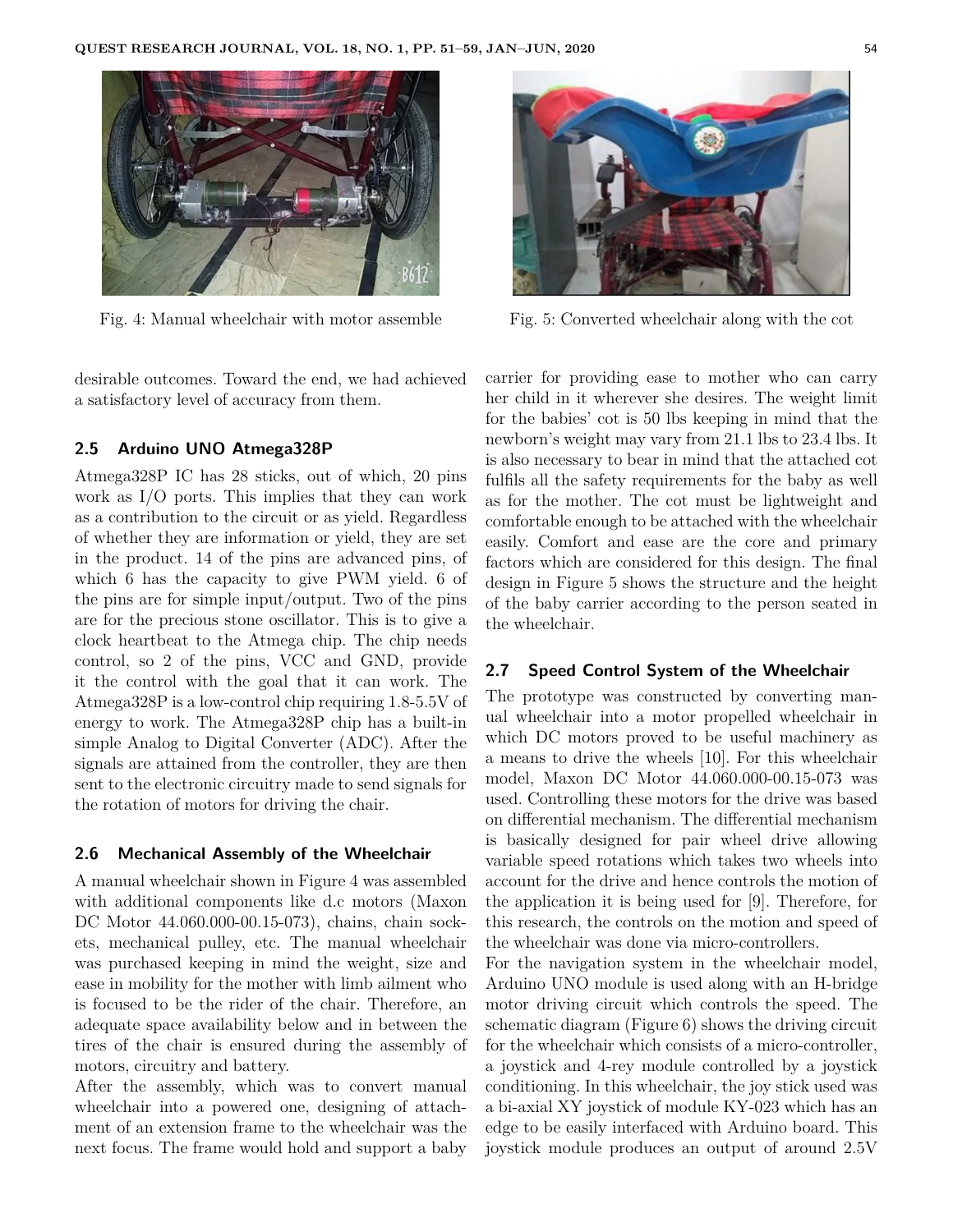

Fig. 6: Schematic diagram of the driving mechanism

from X and Y when it is in resting position. Moving the joystick will cause the output to vary from 0v to 5V depending on its direction. If it is connected to a micro-controller, expected readable value of around 512 in its resting position is seen and when the joystick is moved, the value changes from 0 to 1023 depending on its position [12]. The input from pin number 2 and 3 of the joystick corresponds to X and Y values which are connected to pin number 23 and 24 in Arduino board which serve as analogue inputs. Pin number 27 and 28 of Arduino serve as output for the right side motor, while pin number 14 and 13 serve as output for the left side motor. These outputs are connected for switching of two relays, each for either side of the motor. Before reaching the relays, the output goes to PC817 photo coupler IC which provides isolation between the two circuits to prevent any short circuit.

## **2.8 Parameter Modules of the Wheelchair**

This wheelchair has a unique feature of adjustable baby cot aligned with the basic parameters of infant body temperature and heart rate, so that a mother is aware of the clinical conditions of the baby and does not face any difficulty to search for a thermometer. The pulse sensor SEN-11574 for measuring heart rate and NTC thermistor 103 for the temperature were successfully interfaced with a micro-controller displaying readable outputs on an LCD embedded in the baby carrier.

#### **2.9 Trial and Experimental Setup**

In the first experimental setup, we took random women of different weight to test drive the newly designed wheelchair. Total 35 volunteer women participated in the trail who tested the wheelchair inside the premises of their home on flat floor with no bumps. These women were chosen randomly regardless of their

| Vital Sign  | Infants $(0-12 \text{ months})$ |
|-------------|---------------------------------|
| Heart rate  | 100-160 beats per mint $(bpm)$  |
| Temperature | 98.6 Fahrenheit $(F)$           |

TABLE 1: Standard values of heart rate and temperature of an infant

size or shape. Nonetheless, before the trial, weight of each volunteer was measured and was found to be in the range of 100 kg to keep record of the desirable weight the wheelchair would work efficiently with.

The second experimental trial required both adult and and a child to be seated on the wheelchair. In this trial, 35 women volunteers and 5 infant volunteers from up to 8 months of age participated. For the purpose of the comparative analysis of temperature and heart rate, two very common and reliable instruments were used which are trusted by many for their accuracy: thermometer and a smart health watch. Initial readings obtained from the adult subjects when they were asked to be motionless and then were told to take 5 minutes brisk walk to record their heart-rate after after exercise. Following this, the attached modules of temperature and heart-rate were tested on children under 1 year of age. The readings at rest were recorded for comparison.

The auxiliary respectability of bearer connection was then tried by reenacting the model on Ansys R14.5. Model planned was tried against various forces from 0N to 50N applied for 1 second and 5 minutes of time length. We observed the bearer connection structure against stress, strain and distortion. The wheelchair was additionally recorded through the sensors in the trial stage. At this point, the boundaries were cross confirmed by the thermometer for temperature and for pulse. These gadgets were picked to test the approval of boundaries as they are usually utilized by medical clinics, medicinal services arrangements and the outcomes are considered as reliable. According to the World Health Organization (WHO), the normal values of heart rate and body temperature of infant child are within the range of 100-160 bpm and 98.6◦F respectively, as mentioned in Table 1. Figure 7 shows the normal and abnormal values of heart rate and body temperature of infants according to their age (0-12 months).

# **3 Results**

The conversion of a manual wheelchair into electronic one was achieved successfully with proper assembly of motors with the wheels of the wheelchair along with balancing and weight driving design. The wheelchair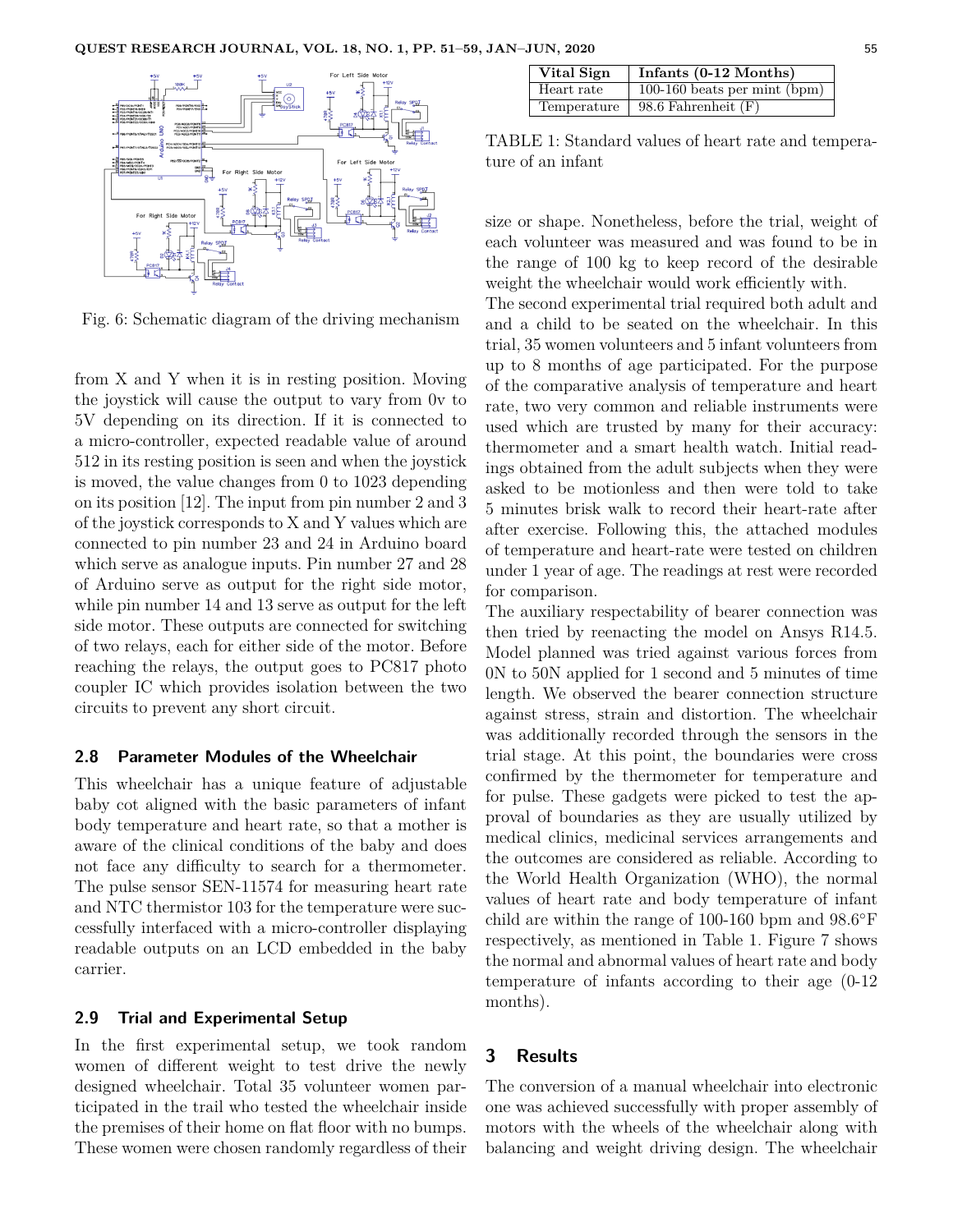

Fig. 7: Comparative chart of normal and abnormal values of heart rate and temperature of infants

was interfaced with electronics components to be controlled by a joystick driving the two gear motors attached to the axial of the wheelchair. In this way, the manual wheelchair was efficiently converted to a low-cost power wheelchair. The results showed smooth drive in all direction, however, when the subject weight (women and child together) exceeded from 70 Kg, the movement of wheelchair in left and backward direction was jerky and slow.

Pulse rate and temperature of infants exhibited very close readings when monitored from the designed modules and cross validated at other devices with slight difference of 3 units in heart rate measurements and 2 units in temperature measurements as shown in Table 2.

We concluded the design by graphical representations between the increasing force that was applied to the extension and the values of maximum stress, strain and deformation the carrier supported. These results showed the design's performance in terms of 97% accuracy.

# **3.1 Force vs. Total Deformation**

Deformation of the extension was one of the factors that was considered in determining the reliability and stability to carry the weight of the baby placed in the cot attached to the wheelchair. The result of simulation from Figure 8 and graphical representation in Figure 9 shows a linear relation between the increasing force up to 50N and the maximum deformation on X-Axis that occurred with the extension in meters, keeping in mind that the force applied on the extension was for 1 sec of time on Y-axis.

Considering the maximum force of 50N, it was observed that the maximum deformation is of about 0.00169 m (0.169 cm and 1.69 mm). As for the the same amount of force for 5 minutes gave about 0.507



Fig. 8: Simulated results of total deformation over 50N of force



Fig. 9: Relation between force and maximum deformation

m of deformation with the possibility of bending and breaking from the point of contact.

#### **3.2 Force vs. Equivalent Stress**

It can be observed from simulation results in Figure 10 and graphical representation in Figure 11 that when the simulation is done to check strain on wheelchair assembly, the maximum stress was found to be about  $6.30 \times 10^8$  Pa for force up to 50N for duration of 1 second. Considering the same amount of force for 5 minutes would give about  $1.89 \times 10^{11}$  Pa of stress that will cause the extension to break from the point of contact.

## **3.3 Force vs. Equivalent Strain**

The simulated result of equivalent elastic strain over 50N of force is shown in Figure 12. The results of simulation from Figure 12 and graphical representation of the strain analysis in Figure 13 on the extension show a linear relation between the force and maximum strain expressed in m/m on X-axis, keeping in mind that the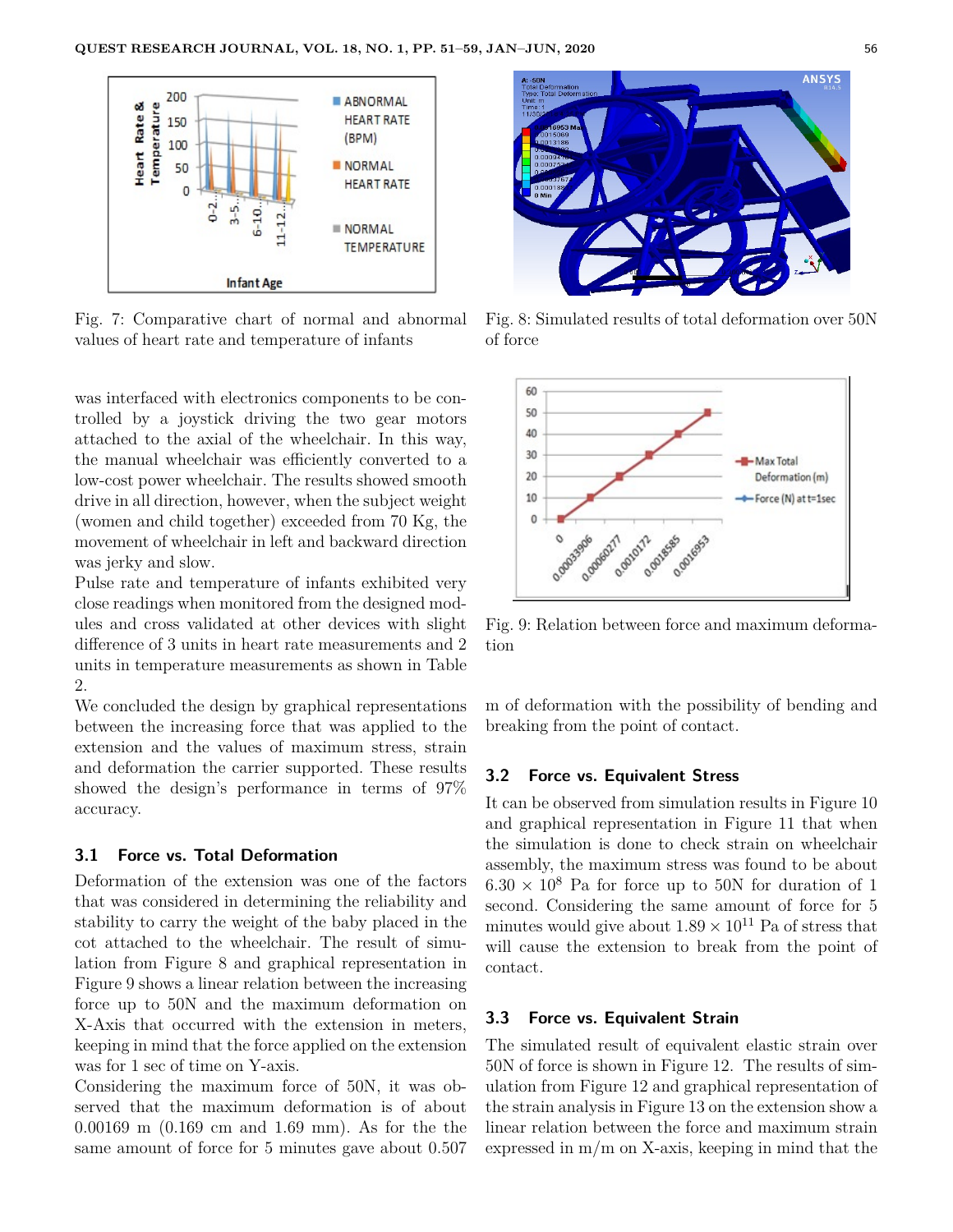| Infant's age | Pulse rate from<br>smart watch (Bpm) | Pulse rate from<br>our module at rest<br>(Bpm) | Temperature from<br>thermometer $({}^{\circ}F)$ | Temperature from<br>module $(^{\circ}F)$ |
|--------------|--------------------------------------|------------------------------------------------|-------------------------------------------------|------------------------------------------|
| Newborn      | 100                                  | 98                                             | 975                                             |                                          |
| 1 months     | 120                                  | 117                                            |                                                 | 90                                       |
| 3 months     | 130                                  | 130                                            | 99                                              | 92                                       |
| 6 months     | 155                                  | 152                                            | 97.5                                            | 91                                       |
| 8 months     | 100                                  | 98                                             | 97.3                                            | 85.6                                     |

TABLE 2: Pulse rate and temperature of infants measured from designed modules and from the other device



Fig. 10: Simulated results of equivalent stress over 50N of force



Fig. 11: Relation between force and maximum equivalent stress

force applied was for about 1 sec on Y-Axis. Considering the maximum force of 50N, it was observed that the maximum strain is of about  $0.0032739$  m/m  $(0.32739)$ cm). The same amount of force for 5 min will give about 0.98217 m/m of strain which would not have much effect on the extension.

# **3.4 Persons with Disabilities (Percentage of Total Population)**

According to the provisional summary results of the census, which were presented recently in the Council of Common Interests, 132,189,531 people were catego-



Fig. 12: Simulated results of equivalent elastic strain over 50N of force



Fig. 13: Relation between force and maximum equivalent strain

rized as rural and 75,584,989 as urban populations, which showed 2.23 percent and 2.7 percent growth rate over a period of 1998-2017. This research is not only focused on married women since some women faces disability of limb after marriage through any sort of accident. They are likely to suffer from the spinal and sciatic nerve injury during the delivery making the proposed design of the wheelchair to be extremely useful to provide care for their infants of especially for paraplegic mothers. The disabilities are grouped and classified with related terminology in Table 3 as per their census report.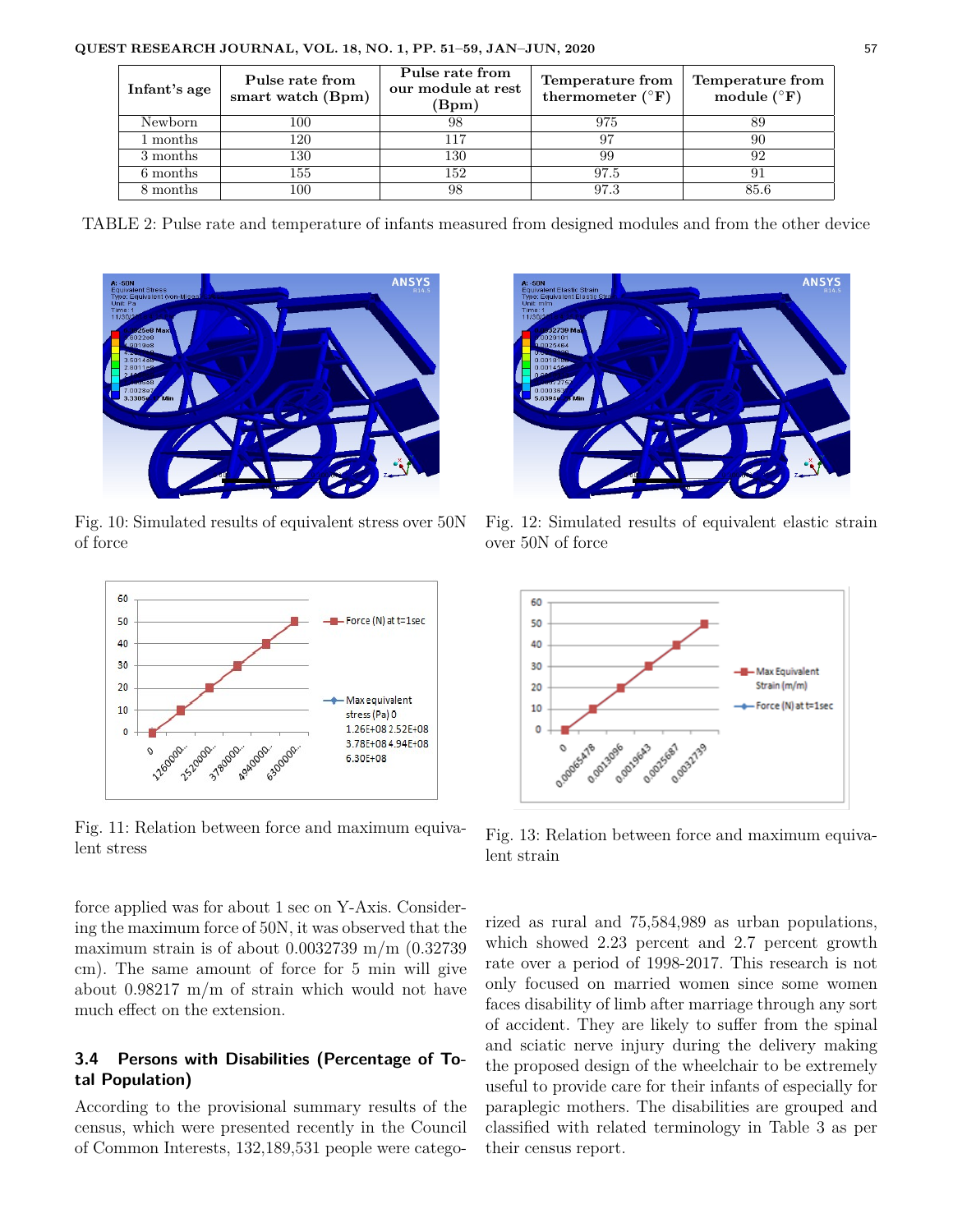| Administrative<br>units in Pakistan | Rural     | Urban   | Total disabled<br>population | Crippled |
|-------------------------------------|-----------|---------|------------------------------|----------|
| Khyber<br>Pakhtunkhwa               | 327,638   | 48,114  | 375,752                      | 31.73    |
| Punjab                              | 1,338,410 | 488,213 | 1,826,623                    | 20.83    |
| Sindh                               | 385,984   | 543,416 | 929,400                      | 10.56    |
| Baluchistan                         | 117,971   | 28450   | 146,421                      | 14.81    |

TABLE 3: The disability group classification and terminology

### **4 Discussion**

The model proposed in this paper is an intelligent solution by utilizing the least expensive components and minimal effort. It also proposes an essential aid for a paraplegic mother with the advancement of a compelling route framework introduced in a manual wheelchair for indoor use, alongside a newborn child transporter attached to the structure of the seat for the possibility of providing care to a baby nearly without any help. A module framework was introduced to quantify body boundaries of heartbeat and temperature at convenience without the trouble to proceed to scan for a thermometer. Training shall be provided to technicians and clinicians so that the right equipment for specific needs and environments can be prescribed by them along with leverage of peer training for someone who is newly disabled through a spinal cord injury or illness can learn about their independence and mobility.

Our fundamental aim was to design a product which would be useful as well as easy to be used for mothers with paraplegic disability. The preliminaries directed more than 35 women who ended up being successful on the weight territory up to 100 kg. However, the model was not adequately practical to be driven in left and right directions when absolute load surpassed 75 Kg. The boundary modules showed about 97% precision in the qualities to the looked with the items effectively accessible in the market.

The seats that were recently made for this were a bearer connected to be effectively fueled. However, a great number of individuals in developing and underdeveloped nations are not capable of buying costly wheelchairs. Hence, the drive usefulness is diverse for our model to those profoundly propelled seats.

# **5 Conclusion**

Our prototype proposed in this paper is weight limited up to 65 kg and able to function well only within the confinements of a smooth surface boundaries. This prototype, along with few more improvements, can prove to be a highly useful product for not only paraplegic mother, but also other paraplegic handicaps. Mothers who are handicapped and do not have assistance can have great benefits in interacting and taking care of their kids on their own. Paraplegic condition in the life of a mother brings about many challenges. Our prototype will greatly help in overcoming these challenges since it is easy to use and have great structural stability to ensure safety with easiness to navigate wherever a rider desires.

### **References**

- [1] Davies P, Maconochie I. "The relationship between body temperatures, heart Rate and respiratory rate in children." Emerg Med J, Vol. 26, pp. 641–3, 2009.
- [2] Marques, L.S., Magalhães, R.R., de Lima, D.A., Tsuchida, J.E., Fuzzato, D.C. and de Andrade, E.T. "Finite element analysis of a commercial wheelchair." Disability and Rehabilitation: Assistive Technology, pp.1-12, 2020.
- [3] Borisch B. "Global health equity "Opportunities and threats. J Public Health Policy", Vol. 33, No. 4, pp.488— 91, 2012.
- [4] Jaworski, M., Janvier, A., Lefebvre, F. and Luu, T.M. "Parental perspectives regarding outcomes of very preterm infants: toward a balanced approach." The Journal of pediatrics, Vol. 200, pp.58–63, 2018.
- [5] Bertschy, S., Bostan, C., Meyer, T. and Pannek, J. "Medical complications during pregnancy and childbirth in women with SCI in Switzerland." Spinal Cord, Voo. 54, No. 3, pp.183–187, 2016.
- [6] [6] Beth Ann Kaminski, "Adaptation of a Baby Seat for Attachment to a Wheelchair." Department of Rehabilitation Science and Technology, University of Pittsburgh, Technology & Disability: Research, Design, Practice & Policy, RESNA 27th International Annual Conference, 2004.
- [7] Cowley, K. C. "Equipment and modifications that enabled infant child-care by a mother with C8 tetraplegia: A case report." Disability and Rehabilitation: Assistive Technology, Vol. 2, No. 1, pp. 59—65. 2007.
- [8] Stier, C.D., Chieu, I.B., Howell, L. and Ryan, S.E. "Exploring the functional impact of adaptive seating on the lives of individual children and their families: a collective case study." Disability and Rehabilitation: Assistive Technology, Vol. 12, No. 5, pp. 450–456, 2017.
- [9] Nguyen, L., Cross, A., Rosenbaum, P., & Gorter, J. W. "Use of the International Classification of Functioning, Disability and Health to support Goal-Setting practices in pediatric rehabilitation: a rapid review of the literature." Disability and Rehabilitation, pp. 1—11, 2019.